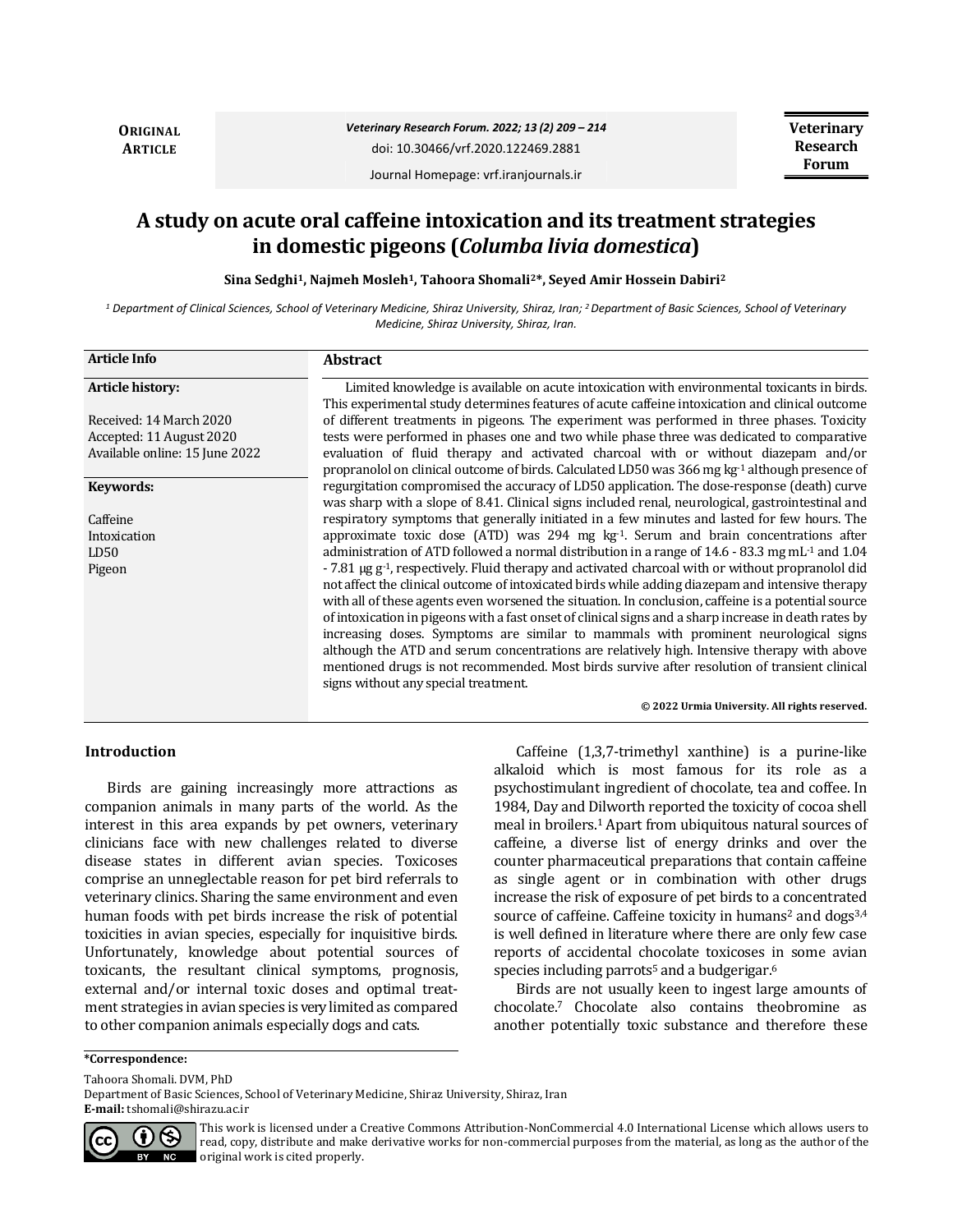reports are not conclusive about caffeine intoxication. On the other hand, extrapolating the knowledge on caffeine toxicity in humans and/or dogs to avian species does not seem plausible due to considerable anatomical and physiological differences that may affect toxicokinetic and even toxicodynamic profile of the toxicant and subsequently patient's response and outcome.

This experimental controlled study was aimed to provide knowledge on acute caffeine intoxication in domestic pigeons as a common pet bird which can also serve as a model for other avian species. The study is focused on determining LD50, dose-response curve as well as clinical symptoms and their time course, approximate toxic dose (ATD), serum and brain concentration of caffeine in birds showing clinical signs after intoxication at ATD and finally the clinical outcome of different treatment strategies.

#### **Materials and Methods**

**Birds***.* Seventy-five pigeons from both sexes were used in the study. All birds were in mature plumage at approximately the same age and sexually inactive with body weight of  $290 \pm 30.00$  g. Pigeons were out-bred with different phenotypes and were provided by the same aviary in Shiraz, Iran. All birds were clinically examined at their arrival and spent an adaptation period of 14 days before initiation of the study. Birds were kept individually in mesh-floored cages with floor area of  $4,800$  cm<sup>2</sup> that were equipped with proper perches. The ambient conditions were kept constant during the study with a temperature of around 23.00 ˚C and 10/14 hr light/dark cycle. Birds had free access to tap water and pelleted pigeon feed (Tiba bird®, Kermanshah, Iran). Birds were fasted overnight (12 hr) before dosing at all phases of the experiment. No death was observed during the adaptation period. All procedures used in this study were approved by institutional ethical guidelines which are in accordance with EU Directive 2010/63/EU for animal experiments. The institutional Ethics Committee granted number was 97GCU1M163773.

**Phase one: Acute oral toxicity assay, estimation of LD50 and LD50 slope test.** Acute oral toxicity of caffeine in pigeons was determined based on the OECD guideline with the test number 223.<sup>8</sup> Pure (> 99.00%) caffeine anhydrous powder (Fluka Chemie AG., Buchs, Switzerland) was suspended in distilled water just before being administered via oral gavage. The concentration of the suspension was determined in a way that the dosing volume was kept at 10.00 mL kg-1 for all doses. An edible green color was added to distilled water to help detecting regurgitation. Five birds were randomly allocated to control group (received distilled water). Test group was consisted of 4 birds at stage 1 (onr bird per dose), 10 birds at stage 2 (one bird per dose) and also 10 birds in stage 3

(two birds per dose). At each stage, doses were administered simultaneously to birds. The initial estimate of LD50 (367 mg kg-1) was based on caffeine LD50 in rats as determined by Adamson.9 Calculation of doses at each stage was performed according to OECD guideline by determining low dose, high dose and step values. Birds were closely observed during first 2 hr after dosing and then every 2 hr for the first day followed by once-a-day monitoring until day 14. Regurgitation, signs of intoxication and remission, abnormal behavior, body weight, mortality and time to death were recorded. Gross pathological examination was performed on all birds at the end of the experiment or after death. A probit regression model (with the logarithm of dose as the independent variable) was used for statistical data analysis by using a Microsoft® Excel (version 15.0; Microsoft Corporation, Redmond, USA) workbook called SEquential DEsign Calculator (SEDEC). The LD50, LD50 slope and confidence intervals were calculated.

**Phase two: Determination of ATD.** Up and down method with two birds at each dose level was used to determine ATD of caffeine in pigeons. The procedure was performed in a step-wise pattern and started at 150 mg kg-1. Calculation of other doses was performed by using a step value of 1.40. The monitoring intervals and administration route used in this test was the same as above (phase one). The endpoint for toxic effect was ataxia (especially inability to keep balance on perch) during the first 2 hr after drug administration. If two birds showed contradictory results, a third one was examined at the same dose level. When two birds showed the positive result (ataxia as mentioned above) without occurrence of death until the end of day 3, the dose was considered as ATD.

**Determination of serum and brain concentrations of caffeine in birds exposed to ATD.** Twenty birds were randomly assigned into treatment  $(n = 15)$  and control  $(n = 15)$ = 5) groups. Birds of treatment group received caffeine at ATD by oral gavage while distilled water was administered to the control birds. The birds were monitored and at the onset of ataxia, blood samples were collected from wing vein and then the bird was euthanized by decapitation after cervical dislocation. Time of sampling for birds of treatment group was ranged from 17 to 50 min post drug administration with a mean  $\pm$  standard deviation of 30  $\pm$ 10 min. Birds of control group were also sampled at 30 min post distilled water administration. After clotting, sera were collected by centrifugation at 4000 rpm for 10 min. Harvested sera were kept at - 20.00 °C until analysis. Immediately after euthanasia, whole brain was dissected and kept at  $-70.00$  °C.

**Sample preparation for high-performance liquid chromatography (HPLC) analysis.** Whole brain was ground by a mortar and pestle and then 200 mg of brain tissue was mechanically homogenized in 10.00 mL of a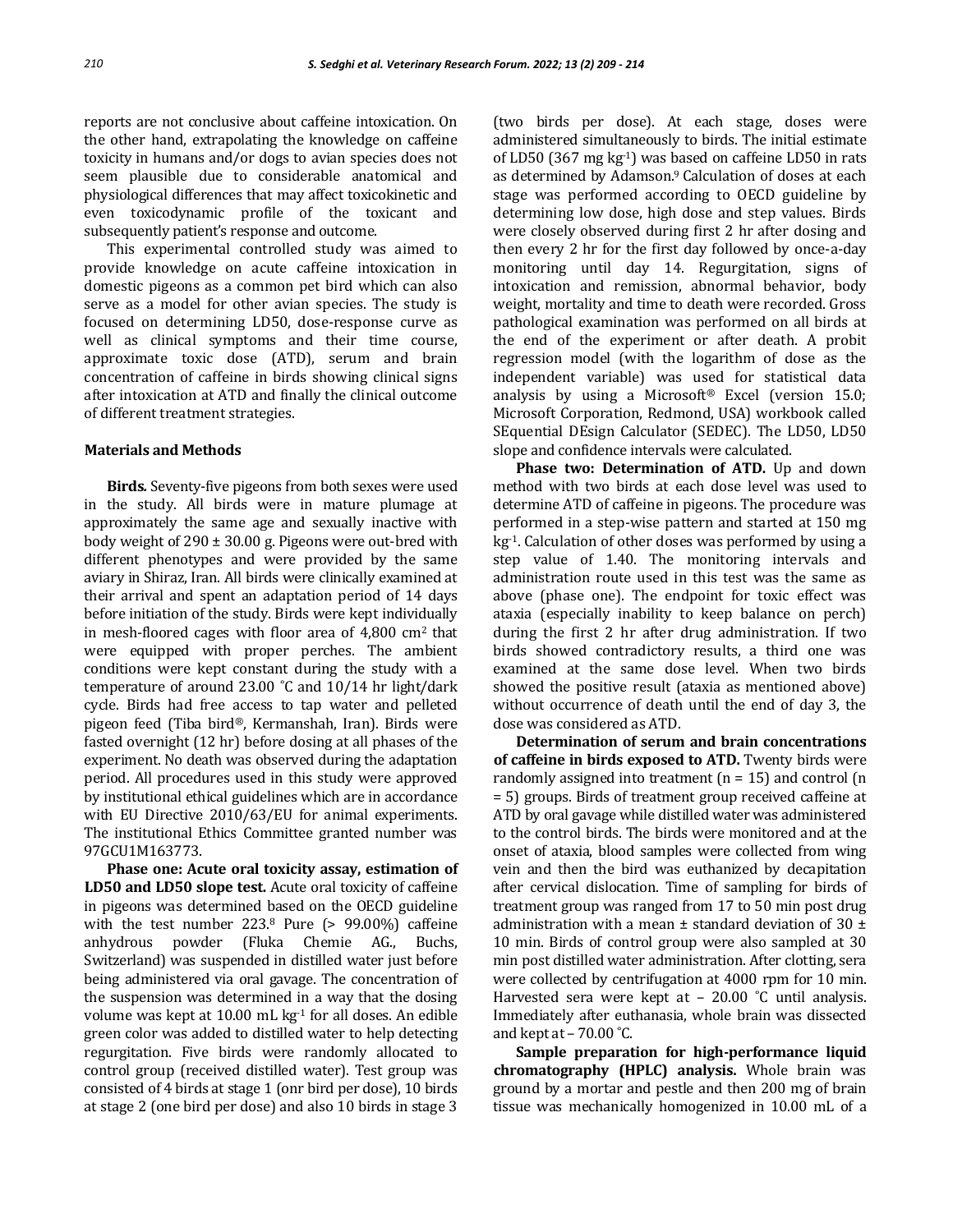chloroform/isopropanol (85:15 v/v) solution. Then 1.20 g of ammonium bicarbonate and 100 µL of antipyrine, as internal standard (at a concentration of  $400 \mu g$  mL<sup>-1</sup> in 30.00% perchloric acid) was added to each sample. Samples were centrifuged at 5,000 rpm for 5 min at room temperature. The supernatant was collected and the solvent was dried at room temperature in an isolated place. The powder was kept at – 20.00 ˚C until injection to HPLC apparatus. At injection time, 300 µL of a solution containing HPLC grade water, isopropanol, acetonitrile and acetic acid (91: 4: 4:  $1 v/v$ ) was added to each sample. After centrifugation at 5,000 rpm for 6 min at room temperature, the supernatant was collected. For serum samples, 100 µL of internal standard (at a concentration of 40.00  $\mu$ g mL<sup>-1</sup> in 30.00% perchloric acid) was added to 500 µL of samples. After centrifugation at 12,000 rpm for 20 seconds at room temperature, supernatant was collected for HPLC analysis.

**HPLC analysis.** HPLC analysis was performed by a Knaur-HPLC system (Berlin, Germany) equipped with a UV-Vis-2500 detector and a Rheodyne injector (Model 7125; Rheodyne, Rohnert Park, USA). The injection volume was 50.00 µL. A Eurospher 100-5 C18 Column  $(150 \times 4.60$  mm; Knaur, Berlin, Germany) was used and separation was performed at 25.00 ˚C. The mobile phase was  $KH_2PO_4/acetonitrile$  (83:17 v/v, pH 3.50). The flow rate was 1.20 mL min-1 with a run time of 20 min. The detection wavelength was 274 nm with a retention time of 4.80  $\pm$  0.20 min for caffeine and 11.50  $\pm$  0.20 min for antipyrine. The concentration ranges of caffeine/ antipyrine which was used for linear regression analysis were 0.25 - 2.50 in brain samples and 0.78 - 100 for serum samples. The limit of detection and limit of quantification were 0.26 and 0.85 mg mL-1 for serum samples and 0.08 and  $0.27 \mu$ g g<sup>-1</sup> for brain samples, respectively. All reagents for HPLC analysis were purchased from Merck Company (Darmstadt, Germany). The HPLC method was adopted from Alvi and Hammami, with modifications.10 Descriptive statistics and normality test (Shapiro-Wilk test) of data related to brain and serum caffeine concentrations were performed by SPSS software (version 22.0; IBM Corp., Armonk, USA).

**Phase three: Comparative evaluation of different treatment procedures in birds with experimental caffeine intoxication.** Thirty-six birds were randomly assigned into experimental and control groups  $(n = 6$ each) and treated as follows: 1) Negative control (NC) group: birds received distilled water by oral gavage. Birds of groups 2-6 received caffeine suspended in distilled water at ATD by oral gavage. 2) Positive control (PC) or caffeine intoxication control: no treatment procedure was performed. 3) Treatment-1 (T1) group: fluid therapy was established by subcutaneous administration of Ringer's solution (IPPC, Tehran, Iran) at 10.00 mL kg<sup>-1</sup> per site (four sites were used) each 90 min plus activated charcoal

(Norit, Amersfoort, Netherland) at 2.00 g  $kg<sup>-1</sup>$  by oral gavage every 6 hr until recovery or death.<sup>11</sup> 4) Treatment-2 (T2) group: In addition to fluid therapy and activated charcoal (as above), birds received diazepam (Caspian Tamin Pharmaceutical Co., Tehran, Iran) at 0.50 mg kg-1 by intravenous route (in wing vein) as per needed<sup>12</sup>. 5) Treatment-3 (T3) group: The protocol was the same as group T2, except that propranolol HCl (Tolidaru, Tehran, Iran) at the dosage of  $0.04 \text{ mg kg}^{-1}$  (by intravenous route) was administered instead of diazepam.<sup>12</sup> 6) Treatment-4 (T4) group: Birds of this group received all treatment options (fluid therapy, activated charcoal, diazepam and propranolol) as stated above. Birds were constantly monitored for 2 hr after administration of caffeine (or distilled water in NC group), then every 2 hr for the first day followed by once-a-day monitoring until day 3. Gross pathological evaluation was performed on dead birds as well as those remained alive at the end of third day. Administration of drugs was initiated immediately after appearance of clinical symptoms (especially ataxia).

## **Results**

**Phase one: Clinical evaluations.** Collectively, the clinical signs that were observed in birds due to caffeine administration can be summarized into four categories of renal (polyuria), neurological (ataxia as the most prominent sign accompanied by muscular tremors, agitation, hyperesthesia, rotation, inability to stand and finally tonic-clonic seizures), gastrointestinal (repeated deglutition, gagging and regurgitation, severe inappetence) and respiratory (aerophagia, coughing and most clearly rapid abdominal respiration) symptoms. The symptoms were generally initiated in a few minutes after caffeine administration and were lasted for a maximal time of few hours. Birds that did not die, gained full recovery. Body weight showed fluctuations during the study but birds that remained alive until the end of the experiment, usually showed a moderate weight loss (about 10.00%). Milder signs including hyperesthesia and repeated deglutition were present in birds that received caffeine at the lowest dose  $(52.00 \text{ mg kg}^{-1})$ . Clinical signs were become more severe at higher doses and death was usually happened after a seizure. The death results of different doses are summarized in Table 1. Most deaths (7 out of 12 deaths) happened within the first 2 hr of caffeine administration. Four birds died at  $10<sup>th</sup>$  hour and only one death was observed 5 days after treatment. No death was observed in control birds. No significant lesion was observed in gross pathological examination of dead birds, the green color with caffeine residues were still present in crops of birds (but not lower parts of GI tract, except for one case) especially in higher doses. Birds that lived until the end of 14th day showed occasional hemorrhage in gastrointestinal tract (gizzard) or swollen kidneys.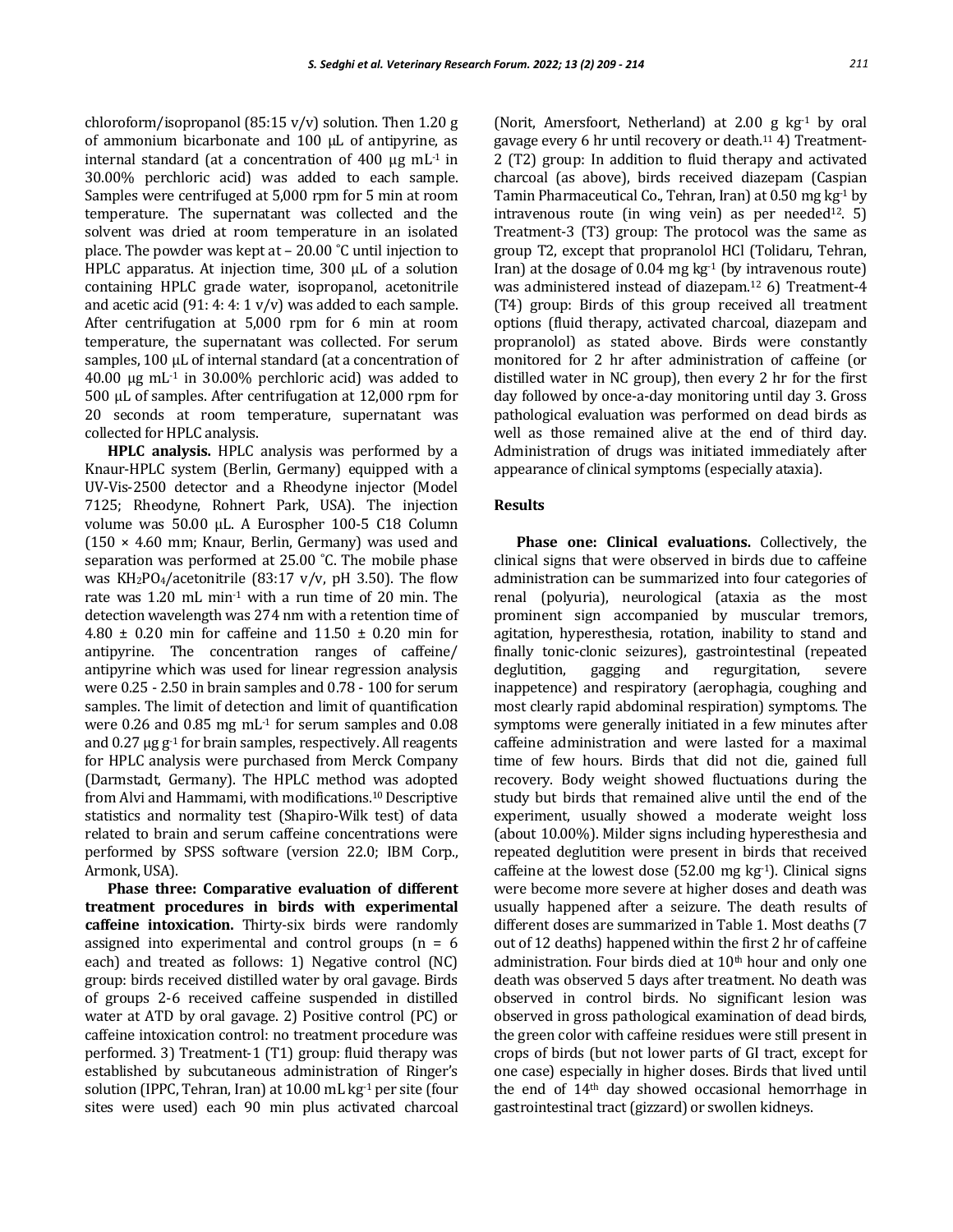| Stage 1 |               |             | Stage 2 |               |             | Stage 3                  |               |             |
|---------|---------------|-------------|---------|---------------|-------------|--------------------------|---------------|-------------|
| Dose    | <b>Tested</b> | <b>Died</b> | Dose    | <b>Tested</b> | <b>Died</b> | <b>Dose</b>              | <b>Tested</b> | <b>Died</b> |
| 52.00   |               |             | 126     |               | $\theta$    | 228                      | ົ             |             |
| 191     |               |             | 159     |               |             | 289                      |               |             |
| 704     |               |             | 202     |               |             | 367                      |               |             |
| 2595    |               |             | 257     |               |             | 466                      |               |             |
|         |               |             | 326     |               |             | 597                      |               |             |
|         |               |             | 413     |               |             | $\overline{\phantom{a}}$ |               |             |
|         |               |             | 524     |               |             |                          |               |             |
|         |               |             | 665     |               |             |                          |               |             |
|         |               |             | 844     |               |             |                          |               |             |
|         |               |             | 1,070   |               |             |                          |               |             |

**Table 1.** Results related to death (n) outcome of caffeine administration in different doses (mg kg<sup>-1</sup>) to pigeons in three stages of phase 1 of the study.

**Dose-response curve.** As shown in Figure 1, the semi logarithmic dose-response (percentage of mortality) curve for caffeine in pigeons was sharp with a slope of 8.41 (95.00% confidence limits were 2.22 and 14.60). The calculated LD50 was 366 mg kg-1 with 95.00% confidence limits of 266 and 504 mg kg-1. However, as instructed by the OECD guideline, presence of regurgitation can compromise the accuracy of LD50 determination. The only conclusion possible may be that the LD50 is above the lowest level at which no regurgitation or mortality occurred which was 125 mg  $kg<sup>1</sup>$  in the case of our study.



**Fig. 1.** Semi logarithmic dose-response curve of caffeine administration in pigeons.

**Phase two.** The ATD value was determined as 294 mg kg-1. Brain and serum concentrations of caffeine followed a normal distribution ( $p = 0.20$ ). Serum concentrations ranged from  $14.6 - 83.30$  mg mL<sup>-1</sup> with 95.00% confidence interval for mean of 27.1 and 62.2 mg mL-1. Brain concentration range was  $1.04 - 7.81$  µg g<sup>-1</sup>. The 95.00% confidence interval for mean was 3.77 and 6.52  $\mu$ g g<sup>-1</sup>.

**Phase three.** No clinical symptoms or gross pathological lesions were observed in birds of NC group and all of them were alive at the end of experiment without a change in their body weight. Birds in PC group showed obvious clinical signs. Neurological symptoms especially ataxia and agitation as well as anorexia were most prominent signs. One bird ended up dead (17.00%) in this group. Live birds showed about 10.00% decrease in body weight at the end of the experiment. Treatments in T1, T2 and T3 groups were not associated with a considerable change in clinical signs and these groups also showed weight decrease ranged from 8.00 - 12.00%. Fifty percent of birds in T2 group died during the experiment where death rate in T1 and T3 group was the same as PC birds (17.00%). The worst outcome was related to T4 group, where only one bird stayed alive until the end of the experiment (about 83.00% death). The live bird showed a drastic weight loss (25.00%). Birds of PC group and treatment groups (T1 - T4) had no appreciable lesion in necropsy.

#### **Discussion**

As the first finding of our study, we observed that caffeine at relatively low doses (52.00 mg kg-1) can induce transient but noticeable clinical signs in pigeons. This finding can give us a clue on the importance of different caffeine sources as potential toxicants in pigeons. For instance, an average cup of coffee contains 40.00-150 mg of caffeine,13 therefore if caffeine is considered as the only toxicant in coffee (which is too simplistic), less than one half to about 1/10 of a cup of coffee is needed for a 300 g pigeon to show clinical signs of intoxication. It is unlikely for a bird voluntarily to consume this much of coffee. Every cup of black tea contains  $32.00 - 36.00$  mg of caffeine<sup>14</sup> that excludes this beverage as an important source for caffeine intoxication in pigeons. However, it should be considered that there are more concentrated sources of caffeine which may be accessible to pet birds. For instance, caffeine pills contain between 100 to 200 mg caffeine per tablet and a 100 mg pill contains the amount of caffeine close to LD50 dose in a 300 g pigeon. Dried tea leaves and especially Nescafe™ powder also usually have high caffeine concentrations (13.00 mg  $g^{-1}$  of green tea, 10.00 mg  $g^{-1}$  of Indian tea and 36.00 mg g<sup>-1</sup> for Nescafe<sup>™</sup> powder). <sup>15</sup> Another finding of our study was the high slope of dose-response curve of caffeine-induced deaths in pigeons which demonstrated that a trivial increase in caffeine dose can appreciably increase the dead cases number.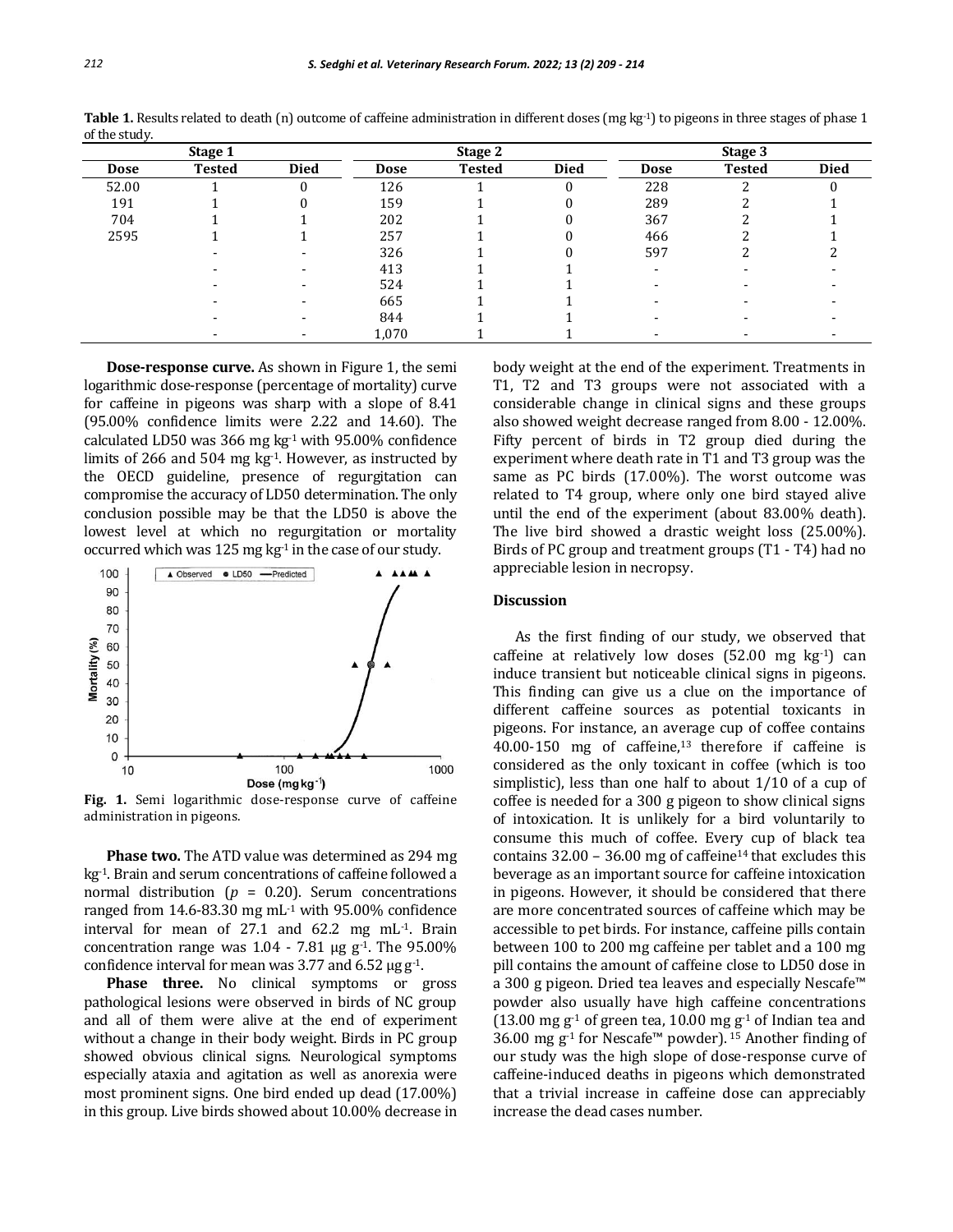Although the clinical signs of caffeine intoxication vary among human patients, they can be categorized into gastrointestinal, psychological/neurological, metabolic, musculoskeletal, pulmonary, renal and cardiovascular symptoms. <sup>2</sup> Dogs also show similar signs. <sup>3</sup> It seems that the signs that we observed in pigeons (neurological, respiratory, renal and gastrointestinal signs) have high similarities to those observed in humans and dogs. We could not evaluate cardiovascular signs in pigeons due to the fact that birds were severely over-reactive and the process could lead to more stress. <sup>7</sup>

As previously stated, clinical signs of intoxication had a fast onset. This can be related to fast absorption of caffeine especially in starved birds. Caffeine has a weak basic nature and favors a lipophilic state in more basic environments that facilitates its passage from lipid bilayer of cells and consequently its absorption. <sup>16</sup> Normally the pH of crop is about 6.00 whereas the stomach chambers are more acidic<sup>17</sup>; therefore, caffeine absorption from crop may be considerable. We observed the accumulation of caffeine in crops without reaching the intestines of most birds in post-mortem examination that is in accordance with the idea that the absorption was through crop with resultant fast increase in serum concentration and appearance of clinical signs.

Determination of serum and brain concentrations can be helpful in definitive diagnosis as well as prognosis of caffeine intoxication. In our study, we found mild clinical signs in birds that received caffeine at  $52.00$  mg kg<sup>-1</sup> and the ATD for appreciable neurological signs was 294 mg kg-1 in pigeons. Administration of caffeine at ATD was associated with serum concentrations of 14.6-83.30 mg mL<sup>-1</sup> and brain concentrations with 1.04 - 7.81  $\mu$ g g<sup>-1</sup> range. The reason behind relatively wide range of serum and brain concentration of caffeine results from the fact that the onset of ataxia (when the samples were collected) was somewhat different in different birds (about 30 min interval between the birds with fastest and slowest response) post caffeine administration. This implies that birds have shown a same clinical sign at different times with a wide range of serum or brain concentrations which can be related to the individual variations. Sampling at fixed time intervals post caffeine administration for pharmacokinetic assay could be associated with more homogenous concentrations which was not considered in the present study.

In humans, doses around  $7.00 - 10.00$  mg kg<sup>-1</sup> can be considered as high sub-lethal doses that can result in obvious clinical signs, although the responses can be different in patients2. Consistently, blood caffeine levels above 80.00 - 100  $\mu$ g mL<sup>-1</sup> are lethal in humans. <sup>18</sup> Therefore, it seems that pigeons have relatively low sensitivity to caffeine intoxication compared to humans.

As the final phase of our study, we evaluated the outcome of different treatment strategies in pigeons intoxicated with ATD of caffeine. We found that fluid therapy and activated charcoal administration with or without propranolol does not affect the clinical outcome of intoxicated birds, while adding diazepam to fluid therapy and activated charcoal unexpectedly increased the death rates of intoxicated pigeons and an intensive therapy with all of these agents even worsened the situation. We cannot exactly describe the reason for these findings; however, it has been shown that caffeine intoxication can result in hypotension and tachycardia<sup>2</sup> and diazepam may have precipitated these cardiovascular problems. On the other hand, the high death rate in the intensive therapy group may be related to more stress imposed to birds during drug administration.

In conclusion, caffeine can be considered as a potential source for intoxication of pigeons with a fast onset of clinical signs and a sharp increase in death rate by increasing doses, which necessitates preventive measures to limit the access of birds to concentrated caffeine sources. The clinical signs of acute caffeine intoxication in pigeons are similar to mammals with prominent neurological symptoms although the ATD and serum concentrations are higher in pigeons than humans. Intensive therapy with above mentioned drugs is not recommended for intoxicated birds and most birds can survive after resolution of transient clinical signs without any special treatment.

### **Acknowledgments**

This work was supported by School of Veterinary Medicine, Shiraz University, Shiraz, Iran (grant No. 97GCU1M163773).

## **Conflict of Interests**

Authors declare no conflict of interests.

#### **References**

- 1. Day EJ, Dilworth BC. Toxicity of jimson weed seed and cocoa shell meal to broilers. Poult Sci 1984; 63(3): 466-468.
- 2. Willson C. The clinical toxicology of caffeine: A review and case study. Toxicol Rep 2018; 5: 1140-1152.
- 3. Peterson ME, Talcott PA. Small animal toxicology. 3rd ed. Philadelphia, USA: WB Saunders 2012; 220-221.
- 4. Tawde SN, Puschner B, Albin T, et al. Death by caffeine: presumptive malicious poisoning of a dog by incorporation in ground meat. J Med Toxicol 2012; 8(4): 436-440.
- 5. Gartrell BD, Reid C. Death by chocolate: a fatal problem for an inquisitive wild parrot. N Z Vet J 2007; 55(3): 149-151.
- 6. Varol K. Chocolate intoxication in a budgerigar. Erciyes ÜniversitesiVeterinerFakültesiDergisi2019; 16(1): 73-77.